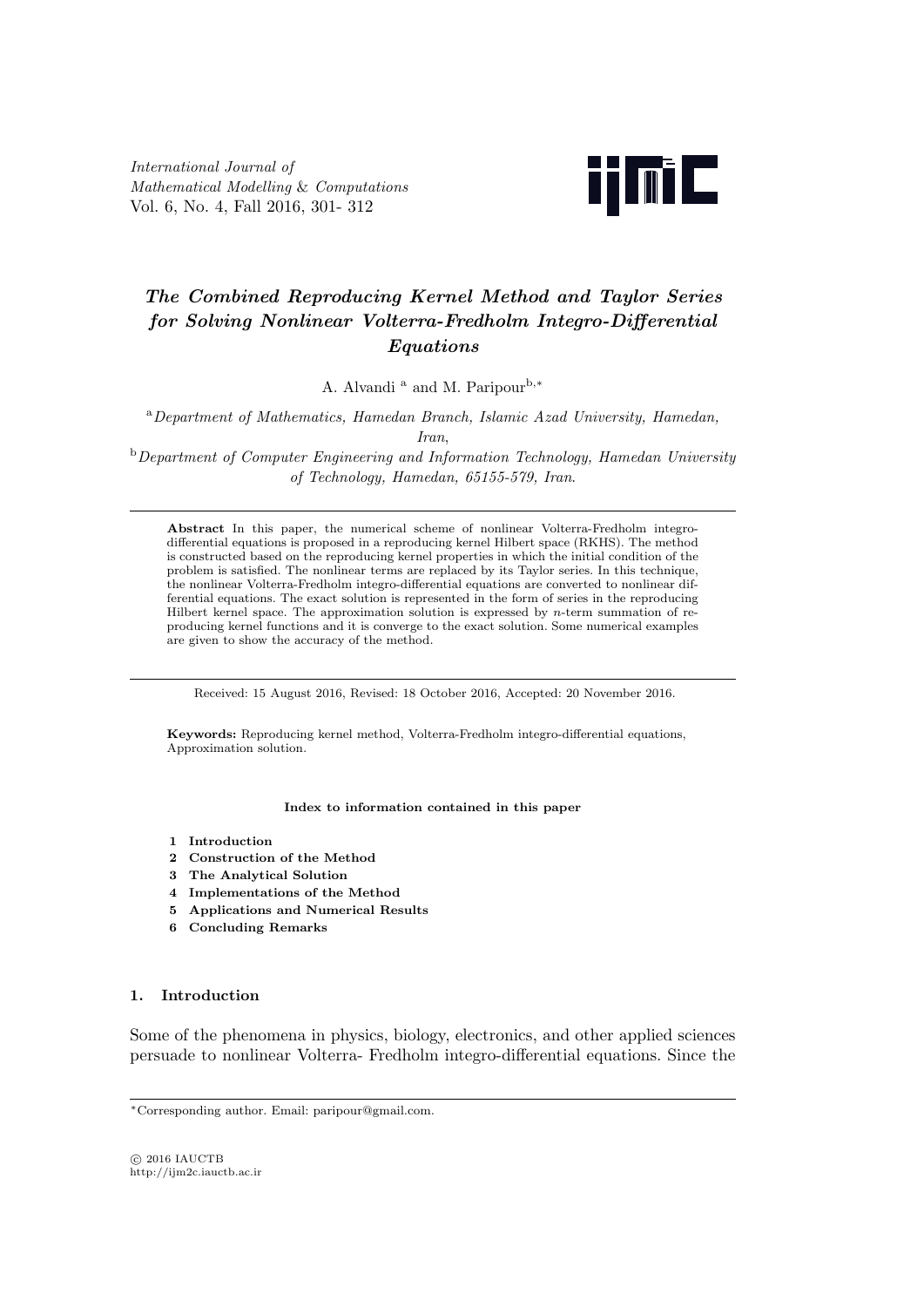boundary value problems in terms of integro-differential equations have many practical applications, many authors have been investigated the numerical methods of integro-differential equations, such as application of homotopy analysis method [1], new direct method using operational matrix with block-pulse functions [2], spline collocation method [3], homotopy perturbation method [4], differential transform method with Adomian polynomials [5], modified Laplace Adomian decomposition method [6], a sinc-collocation method [7], Chebyshev finite difference method [8], rationalized Haar function method [9], operational Tau method [10], the combined Laplace transform-Adomian decomposition method [11], modified Adomian decomposition method [12], non-standard finite difference method [13], B-spline interpolation method [14], a new modified homotopy perturbation method [15], and see [16–19].

The theory of reproducing kernel has been successfully applied to nonlinear Volterra integro-differential equations of fractional order [20], fractional differential equations with daley [21], multiple solutions of nonlinear boundary value problems [22], nonlinear delay differential equations of fractional order [23], singularly perturbed boundary value problems with a delay [24], Fredholm integro-differential equations with weakly singularity [25], second-order integro-differential equations of Fredholm type [26], Fredholm integro-differential equations [27], two-point boundary value problems of fourth-order mixed integro-differential equations [28], two-point, second-order periodic boundary value problems for mixed integro-differential equations [29], and see [30–35].

In this paper, an effective numerical method based on the RKM presented for solving nonlinear Volterra-Fredholm integro-differential equations.

Consider the nonlinear Volterra-Fredholm integro-differential equations

$$
\sum_{i=0}^{q} a_i(x)u^{(i)}(x) = f(x) + \lambda_1 \int_a^x K_1(x,t)g(u(t))dt + \lambda_2 \int_a^b K_2(x,t)h(u(t))dt, \tag{1}
$$

subject to the boundary conditions

$$
u^{(i)}(a) = d_i, \qquad i = 0, 1, \cdots q - 1,
$$

where  $a_i(x)(i = 0, 1, \dots, q)$ ,  $f(x)$ ,  $K_1(x, t)$ ,  $K_2(x, t)$ , are function having *n* th  $(n \geq q)$  derivatives on an integral  $a \leq x, t \leq b$  and  $a, b, \lambda_1$ , and  $\lambda_2$  are constants.

This paper is organized in six sections including the introduction. In the next section, we present construction of the method in the reproducing kernel space. The analytical solution is introduced in Section 3. Implementations of the method is presented in Section 4. We report our numerical findings and demonstrate the stability of the new numerical scheme by considering some examples in Section 5. The last section is a brief conclusion.

## **2. Construction of the Method**

### **2.1** *Reproducing kernel Spaces*

We construct the closed subspaces  $^{o}W_2^m[a, b], (m \geqslant q+1)$  of the reproducing kernel space  $W_2^m[a, b]$  by imposing homogeneous boundary conditions on  $\sigma W_2^m[a, b]$ . **Definition 2.1.**  $^oW_2^m[a, b] = \{u(x)|u^{(m-1)}(x)$  is an absolutely continuous real value  $function, u^{(m)}(x) \in L^{2}[a, b], u^{(i)}(a) = 0, i = 1, 2, \cdots, q-1$ . The inner product and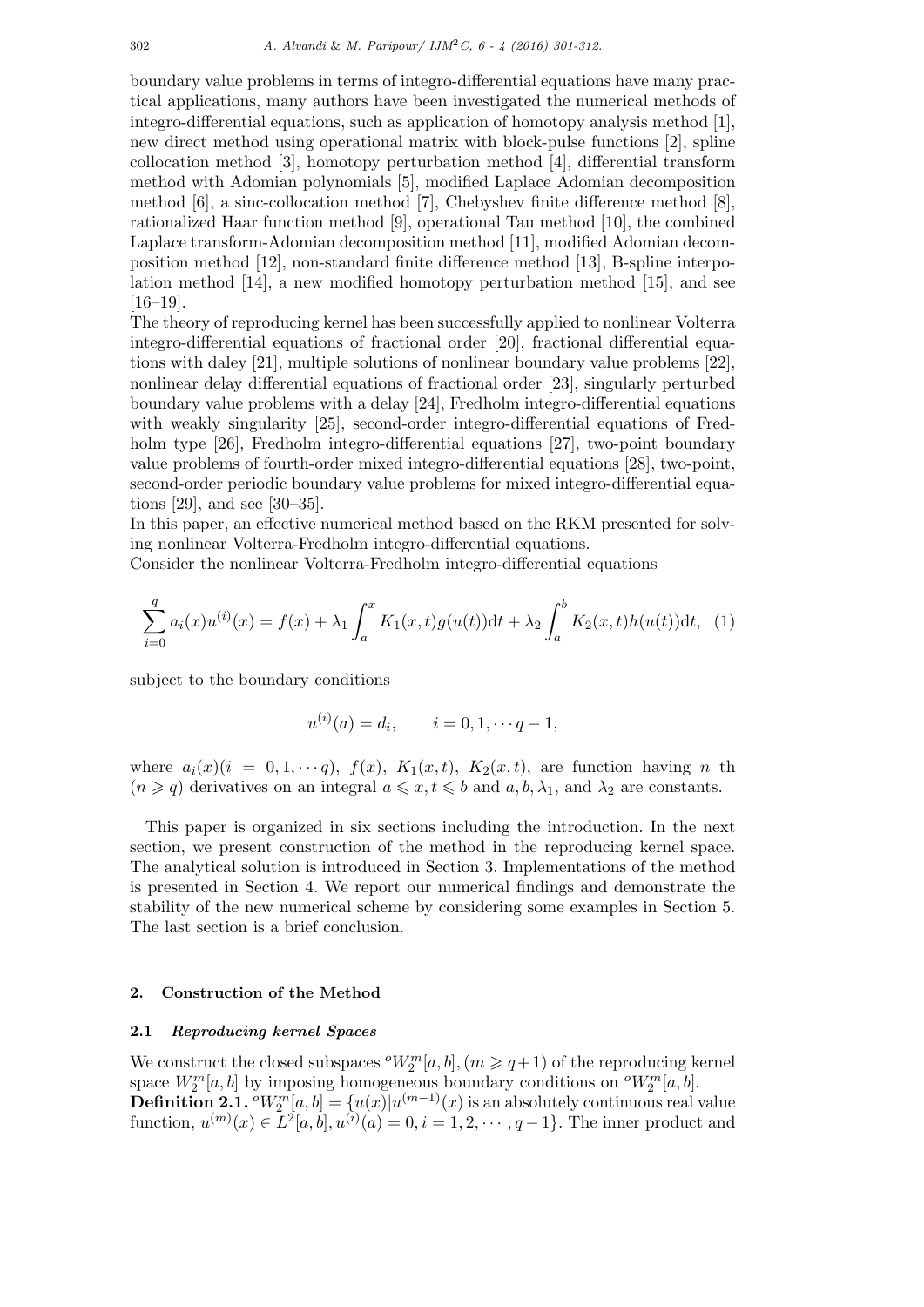norm in  $^{o}W_{2}^{m}[a, b]$  are given respectively by

$$
\langle u, v \rangle = \sum_{i=0}^{m-1} u^{(i)}(0) v^{(i)}(0) + \int_a^b u^{(m)}(x) v^{(m)}(x) dx, \tag{2}
$$

and

$$
||u||_m = \sqrt{\langle u, u \rangle}_m, \qquad u, v \in {}^o W_2^m[a, b]. \tag{3}
$$

According to [36],  $^oW_2^m[a, b]$  is a complete reproducing kernel Hilbert space, i.e., for each fixed  $y \in {}^{\circ}W_2^m[a, b]$ , and any  $u(x) \in {}^{\circ}W_2^m[a, b]$ , there exists a function  $R_x(y)$ such that  $\langle u(y), R_x(y) \rangle = u(x)$ , the reproducing kernel  $R_x(y)$  can be denoted by

$$
R_x(y) = \begin{cases} \sum_{i=1}^{2m} c_i(y)x^{i-1}, & x \le y, \\ \sum_{i=1}^{2m} d_i(y)x^{i-1}, & x > y, \end{cases}
$$
(4)

where coefficients  $c_i(y)$ ,  $d_i(y)$ ,  $\{i = 1, 2, \dots, 2m\}$ , could be obtained by solving the following equations

$$
\frac{\partial^i R_y(x)}{\partial x^i}|_{x=y^+} = \frac{\partial^i R_y(x)}{\partial x^i}|_{x=y^-}, \qquad i = 0, 1, 2, \cdots, 2m - 2,
$$
\n(5)

$$
(-1)^m \left(\frac{\partial^{2m-1} R_y(x)}{\partial x^{2m-1}}|_{x=y^+} - \frac{\partial^{2m-1} R_y(x)}{\partial x^{2m-1}}|_{x=y^-}\right) = 1,\tag{6}
$$

$$
\begin{cases}\n\frac{\partial^i R_y(a)}{\partial x^i} - (-1)^{m-i-1} \frac{\partial^{2m-i-1} R_y(a)}{\partial x^{2m-i-1}} = 0, & i = q, q+1, \dots, m-1, \\
\frac{\partial^{2m-i-1} R_y(b)}{\partial x^{2m-i-1}} = 0, & i = 0, 1, \dots, m-1. \\
\frac{\partial^i R_y(a)}{\partial x^i} = 0, & i = 0, 1, \dots, q-1.\n\end{cases}
$$
\n(7)

## **2.2** *An Equivalent Transformation of Nonlinear Term (1)*

In this section, for solving Eq. (1) an equivalent transformation of integral parts is proposed. With the Taylor series expansion of *u*(*t*) based on expanding about the given point *x* belonging to the interval  $[a, b]$ , we have the Taylor series approximation of  $u(t)$  in the following form

$$
u(t) = u(x) + (t - x)u'(x) + \frac{(t - x)^2}{2!}u''(x) + \dots + \frac{(t - x)^n}{n!}u^{(n)}(x) + \frac{(t - x)^{n+1}}{(n+1)!}u^{(n+1)}(\eta_{x,t}),
$$
\n(8)

where  $\eta_{x,t}$  are between *x* and *t*. We use the truncated Taylor series of  $u(t)$ . By substituting relation  $(8)$  into Eq.  $(1)$ , we have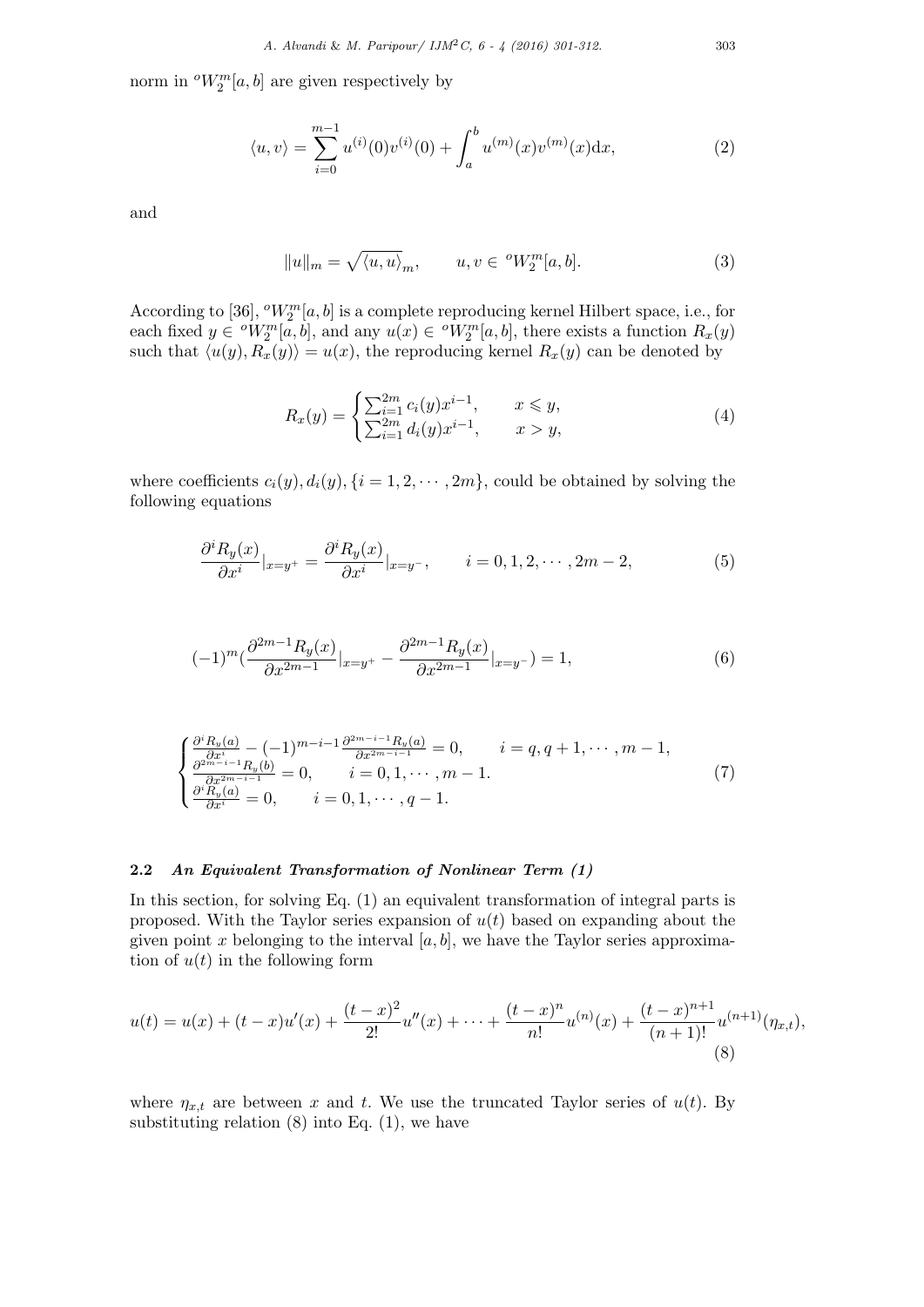$$
\sum_{i=0}^{q} a_i(x)u^{(i)}(x) = f(x) + \lambda_1 \int_a^x K_1(x,t)g\left(\sum_{k=0}^{k=n} \frac{u^{(k)}(x)(t-x)^k}{k!}\right) dt
$$

$$
+ \lambda_2 \int_a^b K_2(x,t)h\left(\sum_{k=0}^{k=n} \frac{u^{(k)}(x)(t-x)^k}{k!}\right) dt,
$$
(9)

where  $u^{(0)}(x) = u(x)$  and  $\int_{a}^{x} K_1(x,t)g(\sum_{k=0}^{k=n}$  $u^{(k)}(x)(t-x)^k$ *k*! ) d*t*,  $\int_a^b K_2(x,t)h\left(\sum_{k=0}^{k=n}$ *u* (*k*) (*x*)(*t−x*) *k k*! ) dt in term of  $x, u(x)$  and its derivatives are computable. Hence, Eq. (9) can be written as follows

$$
\sum_{i=0}^{q} a_i(x)u^{(i)}(x) = H(x, u(x), u'(x), \cdots, u^{(n)}(x)).
$$
\n(10)

# **3. The Analytical Solution**

In order to illustrate the analytical of the model problem, we consider that  $\mathbb L$ :  $\sigma W_2^m[a, b] \longrightarrow W[a, b]$  is an invertible bounded linear operator and  $\mathbb{L}^*$  is the adjoint operator of  $\mathbb{L}$ , assume a countable dense subset  $\{x_i\}_{i=1}^{\infty}$  in  $[a, b]$  and define equation (1),

$$
\begin{cases} \mathbb{L}u(x) = \sum_{i=0}^{q} a_i(x)u^{(i)}(x) = H(x, u(x), u'(x), \cdots, u^{(n)}(x)), \\ u^{(i)}(a) = 0, \qquad i = 0, 1, \cdots, q-1. \end{cases}
$$
(11)

Let  $\phi_i(x) = R_x(x_i)$  and  $\psi_i(x) = L^* \phi_i(x)$ . From the property of the reproducing kernel, it holds  $\langle u(x), \phi_i(x) \rangle = u(x_i)$ .

THEOREM 3.1 *If*  $\{x_i\}_{i=1}^{\infty}$  *is dense in the interval* [*a, b*]*, then*  $\{\psi_i(x)\}_{i=1}^{\infty}$  *is the complete system of*  $^oW_2^m[a, b]$ *.* 

Proof. *Note that*  $\{x_i\}_{i=1}^{\infty}$  *is dense in the interval*  $[a, b]$ *. For*  $u(x) \in {}^{\circ}W_2^m[a, b]$ *, if* 

$$
\langle u(x), \psi_i(x) \rangle = \langle \mathbb{L}u(x), \phi_i(x) \rangle = u(x_i) = 0, \qquad (i = 1, 2, \cdots),
$$

*from the density of*  $\{x_i\}_{i=1}^{\infty}$  *and continuity of*  $u(x)$ *, then we have*  $u(x) \equiv 0$ *.* 

The orthonormal system  ${\lbrace \bar{\psi}_i(x) \rbrace_{i=1}^{\infty}}$  of  $^oW_2^m[a, b]$  is constructed from  ${\lbrace \psi_i(x) \rbrace_{i=1}^{\infty}}$ by using the Gram-Schmidt algorithm, and then the approximate solution will be obtained by calculating a truncated series based on these functions, such that

$$
\bar{\psi}_i(x) = \sum_{k=1}^i \beta_{ik} \psi_k(x), \qquad (\beta_{ii} > 0, \quad i = 1, 2, \cdots),
$$
\n(12)

where  $\beta_{ik}$  are orthogonal coefficients.

THEOREM 3.2 Let  $\{x_i\}_{i=1}^{\infty}$  be dense in the interval [a, b]. If the equation (11) has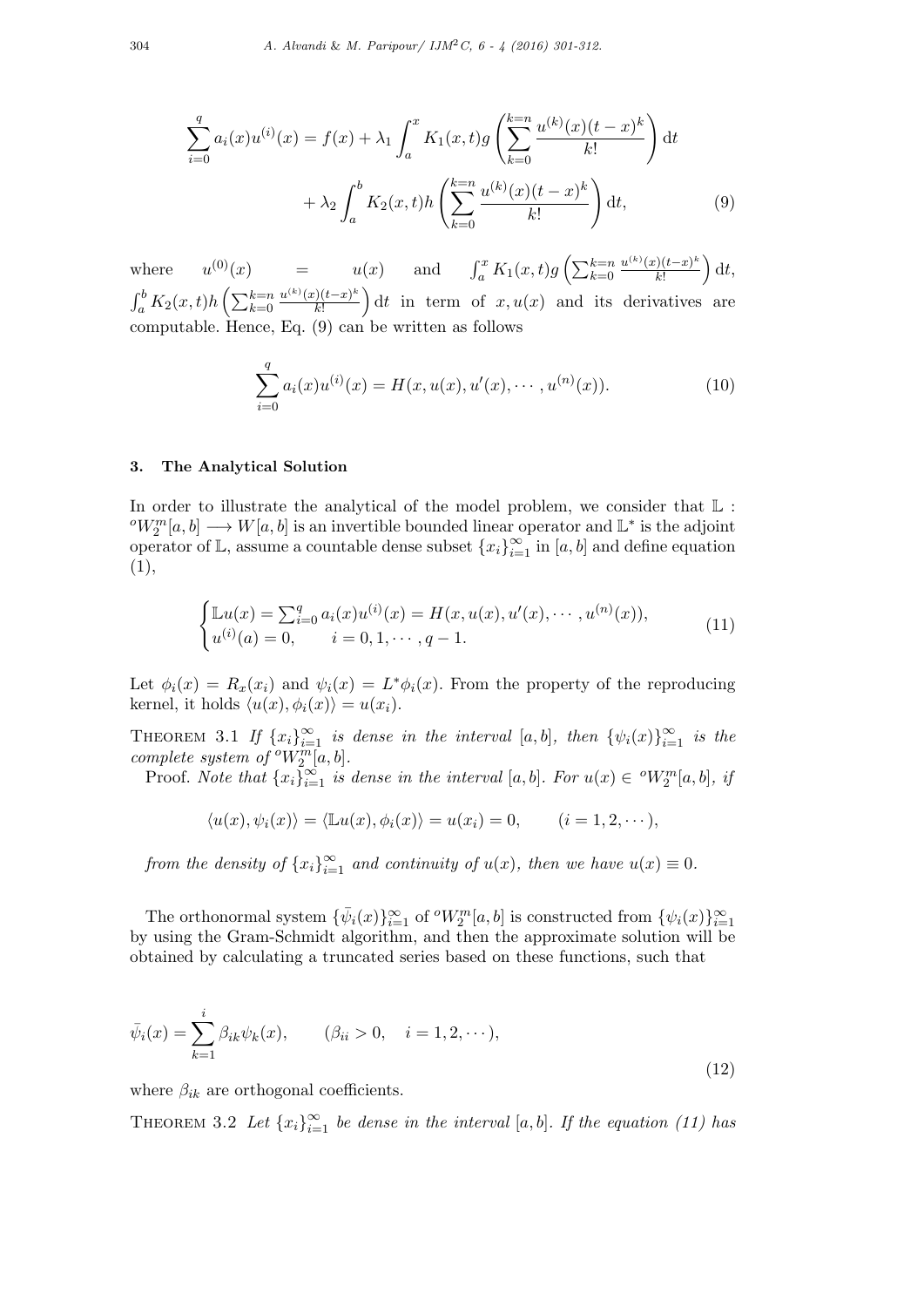*a unique solution, then the solution satisfies the form*

$$
u(x) = \sum_{i=1}^{\infty} \sum_{k=1}^{\infty} \beta_{ik} H(x_k, u(x_k), u'(x_k), \cdots, u_k^{(n)}(x)) \bar{\psi}_i(x).
$$
 (13)

Proof. Let  $u(x)$  be the solution of Eq. (11)  $u(x)$  is expanded in Fourier series, it *has*

$$
u(x) = \sum_{i=1}^{\infty} \langle u(x), \bar{\psi}_i(x) \rangle \bar{\psi}_i(x) = \sum_{i=1}^{\infty} \sum_{k=1}^{i} \beta_{ik} \langle u(x), \psi_k(x) \rangle \bar{\psi}_i(x)
$$
  
\n
$$
= \sum_{i=1}^{\infty} \sum_{k=1}^{i} \beta_{ik} \langle u(x), \mathbb{L}^* \varphi_k(x) \rangle \bar{\psi}_i(x) = \sum_{i=1}^{\infty} \sum_{k=1}^{i} \beta_{ik} \langle \mathbb{L} u(x), \varphi_k(x) \rangle \bar{\psi}_i(x)
$$
  
\n
$$
= \sum_{i=1}^{\infty} \sum_{k=1}^{i} \beta_{ik} \langle H(x, u(x), u'(x), \cdots, u^{(n)}(x)), \varphi_k(x) \rangle \bar{\psi}_i(x)
$$
  
\n
$$
= \sum_{i=1}^{\infty} \sum_{k=1}^{i} \beta_{ik} H(x_k, u(x_k), u'(x_k), \cdots, u_k^{(n)}(x)) \bar{\psi}_i(x).
$$

*The proof is complete.*

The equation (11) is nonlinear, that is  $H(x, u(x), u'(x), \dots, u^{(n)}(x))$  depend on *u* and its derivatives , then its solution can be obtained by the following iterative method.

## **4. Implementations of the Method**

Here, a method of solving (13) of (11) is given in the reproducing kernel space. Rewrite (13) as

$$
u(x) = \sum_{i=1}^{\infty} B_i \bar{\psi}_i(x), \qquad (14)
$$

where  $B_i = \sum_{k=1}^i \beta_{ik} H(x_k, u(x_k), u'(x_k), \cdots, u^{(n)}(x_k)).$ Let  $x_1 = 0$ , from the initial and boundary condition of Eq. (11), it follows that  $u^{(i)}(x_1) = 0, (i = 1, 2 \cdots n)$ , then  $H(x_1, u(x_1), u'(x_1), \cdots, u^{(n)}(x_1))$  is known. We put

$$
H(x_1, u_0(x_1), u'_0(x_1), \cdots, u_0^{(n)}(x_1)) = H(x_1, u(x_1), u'(x_1), \cdots, u^{(n)}(x_1)),
$$

and define the *n*−term approximation to  $u(x)$  by

$$
u_N(x) = \sum_{i=1}^N B_i \bar{\psi}_i(x),
$$
\n(15)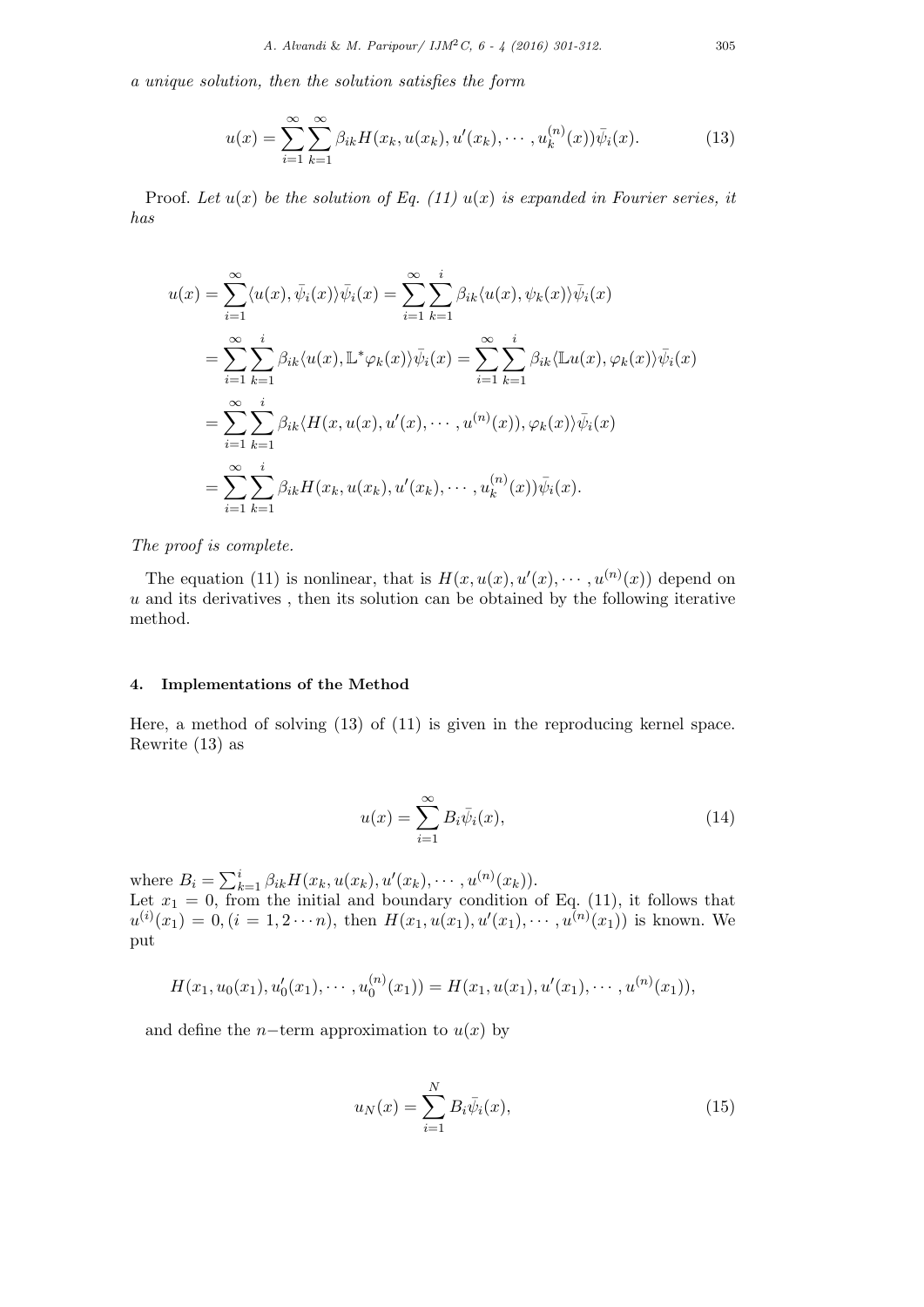where

$$
B_1 = \beta_{11} H(x_1, u_0(x_1), u'_0(x_1), \cdots, u_0^{(n)}(x_1)),
$$
  
\n
$$
u_1(x) = B_1 \bar{\psi}_1(x),
$$
  
\n
$$
B_2 = \sum_{k=1}^2 \beta_{2k} H(x_k, u_1(x_k), u'_1(x_k), \cdots, u_1^{(n)}(x_k)),
$$
  
\n
$$
u_1(x) = B_1 \bar{\psi}_1(x) + B_2 \bar{\psi}_2(x),
$$
  
\n
$$
\vdots
$$
  
\n
$$
B_N = \sum_{k=1}^N \beta_{Nk} H(x_k, u_{N-1}(x_k), u'_{N-1}(x_k), \cdots, u_{N-1}^{(n)}(x_k)),
$$
  
\n
$$
u_N(x) = \sum_{i=1}^N B_i \bar{\psi}_i(x).
$$

Next, the convergence of  $u_N(x)$  will be proved.

## **4.1** *Convergence of Method*

 $\text{THEOREM 4.1 } \text{ Suppose } ||u_N(x)||_{W_2^m} \text{ is bounded in (15), if } \{x_i\}_{i=1}^{\infty} \text{ is dense in } [a, b],$ *then the N*-term approximate solution  $u_N(x)$  *converges to the exact solution*  $u(x)$ *of Eq. (11) and the exact solution is expressed as*

$$
u(x) = \sum_{i=1}^{\infty} B_i \bar{\psi}_i(x), \qquad (16)
$$

*where*  $B_i$  *is given by (14).* 

Proof. *The convergence of*  $u_N(x)$  *will be proved. From (15), one obtains* 

$$
u_N(x) = u_{N-1}(x) + B_N \bar{\psi}_N(x).
$$
 (17)

*From the orthogonality of*  ${\lbrace \bar{\psi}_i(x) \rbrace}_{i=1}^{\infty}$ *, it follows that* 

$$
||u_N(x)||_{W_2^m}^2 = ||u_{N-1}(x)||_{W_2^m}^2 + ||B_N||^2.
$$

*The sequence*  $||u_N(x)||_{W_2^m}$  *is monotone increasing. Due to*  $||u_N(x)||_{W_2^m}$  *being bounded,*  $\{\|u_N(x)\|_{W_2^m}\}$  *is convergent as soon as*  $N \longrightarrow \infty$ *. Then there is a constant c such that*

$$
\sum_{i=1}^{\infty} B_i^2 = c.
$$
\n(18)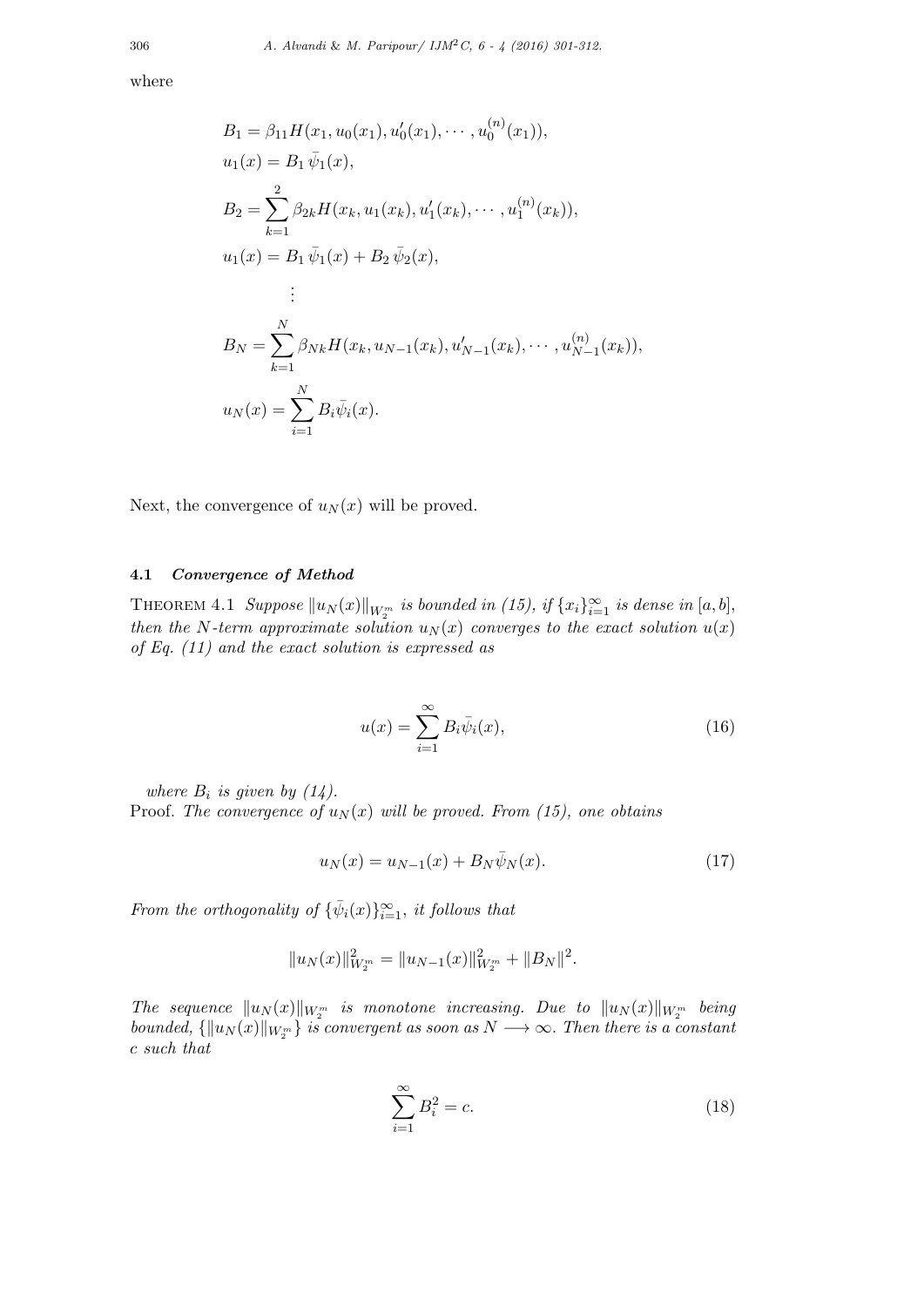*It implies that*

$$
B_i = \sum_{k=1}^i \beta_{ik} H(x_k, u_{i-1}(x_k), u'_{i-1}(x_k), \cdots, u^{(n)}_{i-1}(x_k)),
$$

let  $m > N$ , in view of  $(u_m - u_{m-1}) \perp (u_{m-1} - u_{m-2}) \perp \cdots \perp (u_{N+1} - u_N)$ , it *follows that*

$$
||(u_m - u_N)||_{W_2^m}^2 = ||u_m - u_{m-1} + u_{m-1} - u_{m-2} + \cdots + u_{N+1} - u_N||_{W_2^m}^2
$$
  
=  $||u_m - u_{m-1}||_{W_2^m}^2 + ||u_{m-1} - u_{m-2}||_{W_2^m}^2 + \cdots + ||u_{N+1} - u_N||_{W_2^m}^2$   
=  $\sum_{i=N+1}^m (B_i)^2 \longrightarrow 0, (N \longrightarrow \infty).$  (19)

*Considering the completeness of*  $^oW_2^m[a, b]$ *, it has* 

$$
u_N(x) \stackrel{\|\cdot\|_{W^m_2}}{\longrightarrow} u(x), \quad (N \longrightarrow \infty).
$$

*It is proved that*  $u(x)$  *is the solution of Eq. (11). Hence,*

$$
u(x) = \sum_{i=1}^{\infty} B_i \bar{\psi}_i(x).
$$

*The proof is complete.*

THEOREM 4.2 *If*  $u_N(x) \stackrel{\|\cdot\|_{W^m_X}}{\to} u(x)$  and  $x_N \to y(N \to \infty)$ , then  $H(x_N,u_N(x_N),u_N'(x_N),\cdots,u_N^{(n)})$  $H(y, u(y), u'(y), \cdots, u^{(n)}(y))$  (*N*  $\longrightarrow \infty$ ). (20) Proof. *We will prove u* (*i*)  $\chi_N^{(i)}(x_N) \longrightarrow u^{(i)}(y), (N \longrightarrow \infty)$  and  $i = 0, 1, 2, \cdots, n$ . Ob*serving that*

$$
|u_N^{(i)}(x_N) - u^{(i)}(y)| = |u_N^{(i)}(x_N) - u_N^{(i)}(y) + u_N^{(i)}(y) - u^{(i)}(y)|
$$
  

$$
\leq |u_N^{(i)}(x_N) - u_N^{(i)}(y)| + |u_N^{(i)}(y) - u^{(i)}(y)|.
$$

*It follows that*

$$
|u_N^{(i)}(x_N) - u_N^{(i)}(y)| = |\langle u_N(x), \frac{\partial^i}{\partial y^i} (R_{x_N}(x) - R_y(x)) \rangle|
$$
  

$$
\leq ||u_N(x)||_{W_2^m} ||\frac{\partial^i}{\partial y^i} (R_{x_N}(x) - R_y(x))||_{W_2^m}.
$$

*From the convergence of*  $u_N(x)$ *, there exist constants*  $N_1 \in \mathbb{N}$  *and*  $M \in \mathbb{R}$ *, such*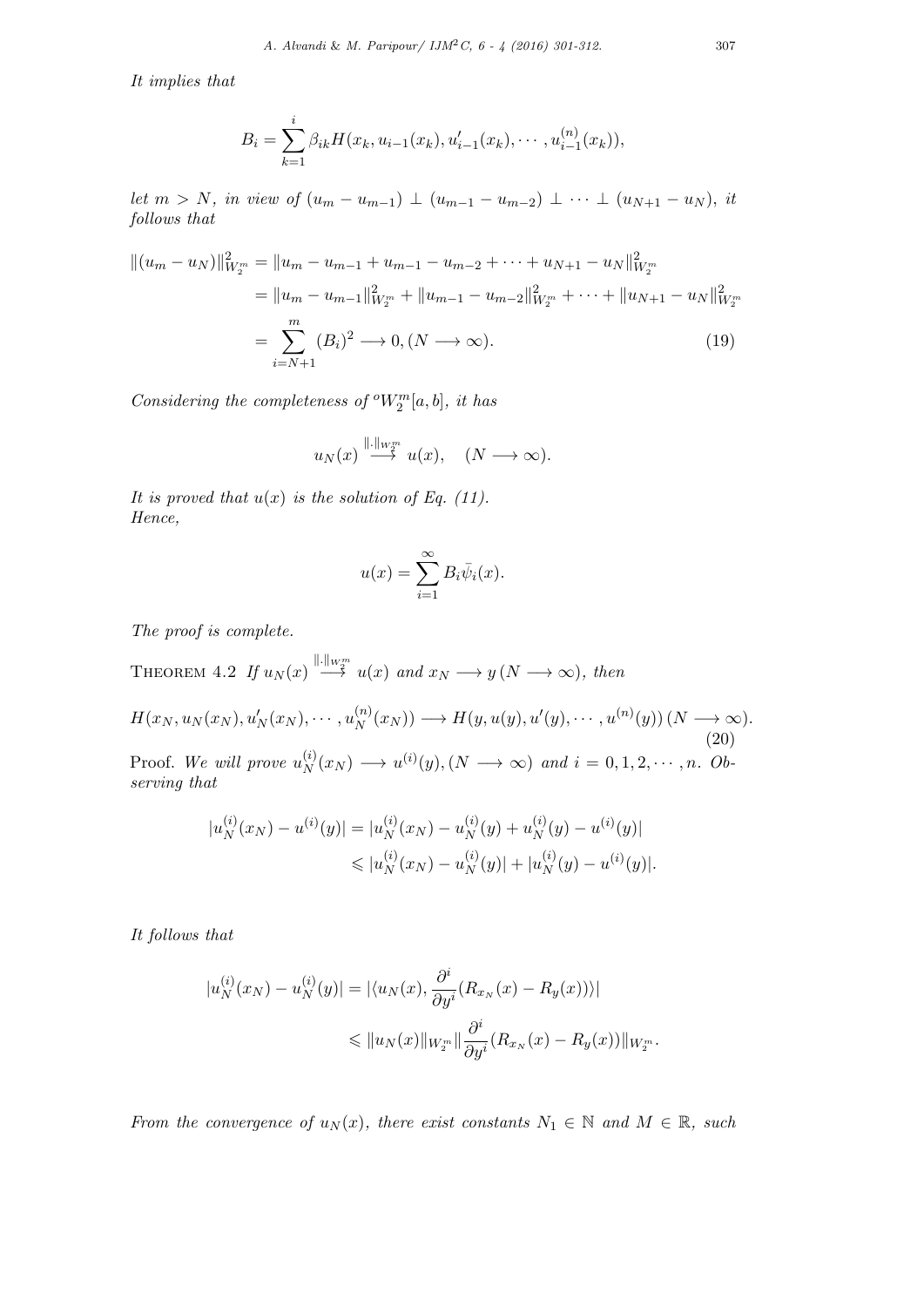*that*

$$
||u_N^{(i)}(x)||_{W_2^m} \le M||u(x)||_{W_2^m}, \text{ for } N \ge N_1 \text{ and } i = 0, 1, 2, \cdots, n.
$$

*Since*

$$
||R_{x_N}(x) - R_y(x)||_{W_2^m} \longrightarrow 0 \quad (N \longrightarrow \infty).
$$

*It follows that*  $|u_N^{(i)}|$  $\frac{d^{(i)}}{N}(x_N) - u^{(i)}(y) \longrightarrow 0$  *as soon as*  $x_N \longrightarrow y$  *from*  $||u_N^{(i)}||$  $\frac{N}{N}(x)$ *∥W*<sup>*m*</sup> ≤  $M||u(x)||_{W_2^m}$ . *Hence, as soon as*  $x_N \longrightarrow y$  *it shows that* 

> $u_N^{(i)}$  $\chi_N^{(i)}(x_N) \longrightarrow u^{(i)}(y) \quad (N \longrightarrow \infty).$

*It follows that*

$$
H(x_N, u_N(x_N), u'_N(x_N), \cdots, u_N^{(n)}(x_N)) \longrightarrow H(y, u(y), u'(y), \cdots, u^{(n)}(y)) \ (N \longrightarrow \infty).
$$
\n(21)

*Consequently, the method mentioned is convergent.*

## **5. Applications and Numerical Results**

To test the accuracy of the present method, some examples with exact solutions are given. In these examples we take  $N = 10$ , where  $N$  is the number of terms of the Fourier series of the unknown function  $u(x)$ . Parameter *n* is the number of terms of the Taylor series and we choose  $m > n$  for solving these examples. Results obtained by the method are compared with the exact solution of each example and are found to be in a good agreement. The approximate solution  $u_N(x)$  is calculated by (15). The examples are computed using Mathematica 8.0. **Example 5.1.** Consider the nonlinear Volterra-Fredholm integro-differential equation [17]:

$$
x^{2}u''(x) + 2u'(x) = 2 - \frac{5}{6}x + \frac{1}{2}xe^{-x^{2}} + \int_{0}^{x} txe^{-u^{2}(x)}dt + \int_{0}^{1} xu^{2}(t)dt, \qquad 0 \le x \le 1,
$$

with initial conditions  $u(0) = 0$ ,  $u'(0) = 1$ . The exact solution is  $u(x) = x$ . Let  $n = 2$  and applying the reproducing kernel method. The comparison between the exact solution and the approximate solution and the absolute errors in spaces  $W^5[0,1], W^6[0,1]$  are graphically shown in figure 1, respectively. The absolute errors between  $u(x)$  and  $u_{10}(x)$  in spaces  $W^5[0,1], W^6[0,1]$  are shown in Table 5. This is an indication of stability on the reproducing Kernel. However, by increasing *m*, the behavior improves.

**Example 5.2.** Let us now study the nonlinear Volterra-Fredholm integrodifferential equation [1]:

$$
u''(x) + xu'(x) = e^x(2+x^2+3x) - (0.5892858)x + \int_0^x u^2(t)dt + \int_0^{0.5} xt(1+u(t))^2 dt, \qquad 0 \le x \le 0.5,
$$

with initial conditions  $u(0) = 0$ ,  $u'(0) = 1$ . The exact solution is  $u(x) = xe^x$ . Let  $n = 3$  and applying the reproducing kernel method. The comparison between the exact solution and the approximate solution and the absolute errors in spaces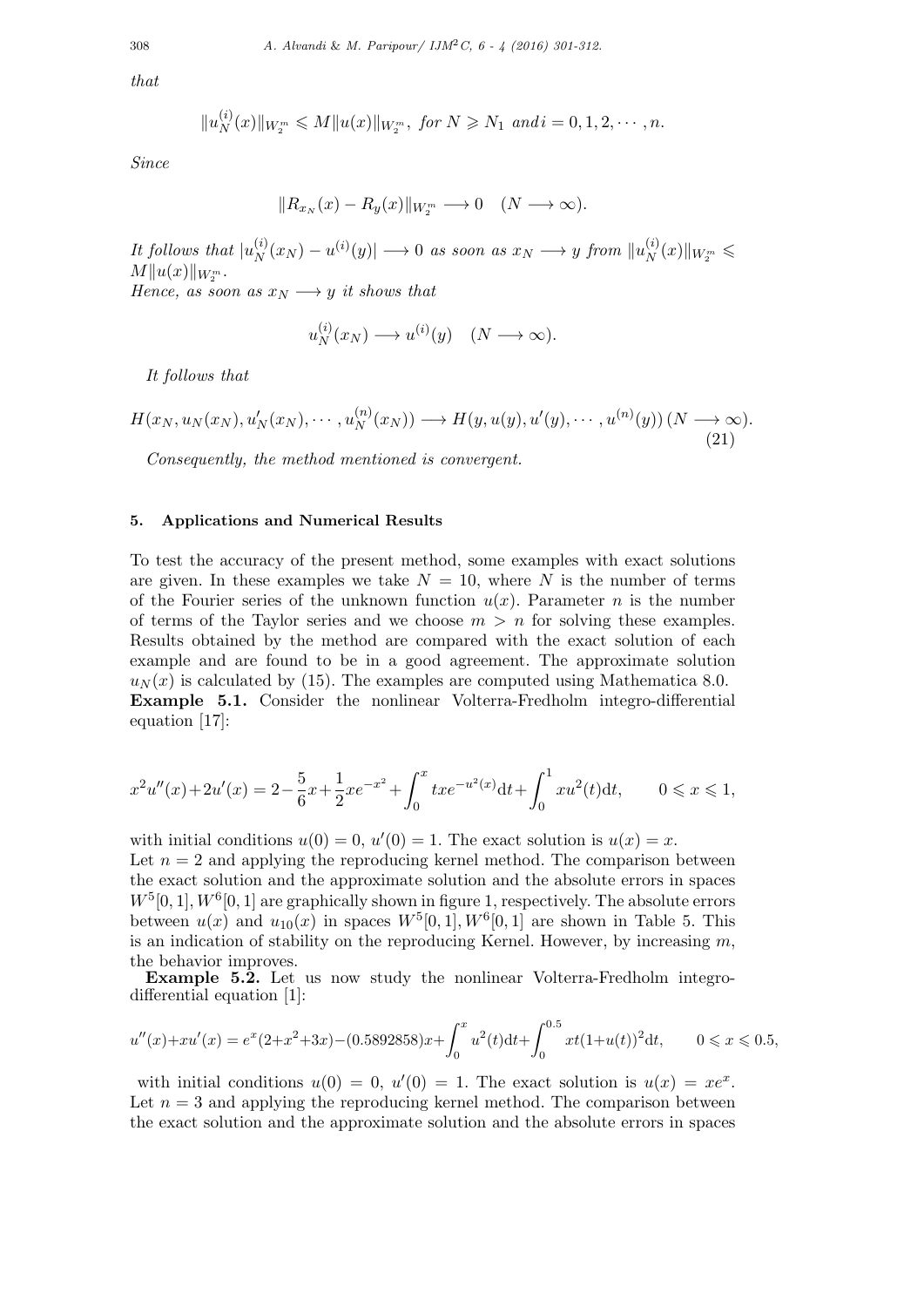

Figure 1. The figures of the approximate solution, the absolute errors in  $W^5$  and  $W^6$ , respectively left to right.

**Table 1**

| Numerical results of Ex. 5.1. |                                 |                          |  |  |
|-------------------------------|---------------------------------|--------------------------|--|--|
| Node                          | $-u(x) _{W^5}$<br>$ u_{10}(x) $ | $ u_{10}(x)-u(x) _{W^6}$ |  |  |
| $^{(1)}$                      |                                 |                          |  |  |
| 0.1                           | 2.29525E-13                     | 2.29677E-14              |  |  |
| 0.2                           | 9.11105E-13                     | 9.11216E-14              |  |  |
| 0.3                           | 2.03459E-12                     | 2.03448E-13              |  |  |
| 0.4                           | 3.59002E-12                     | 3.58991E-13              |  |  |
| 0.5                           | 5.56755E-12                     | 5.56888E-13              |  |  |
| 0.6                           | 7.95675E-12                     | 7.96030E-13              |  |  |
| 0.7                           | 1.07471F-11                     | 1.07558E-12              |  |  |
| 0.8                           | 1.39275E-11                     | 1.39422E-12              |  |  |
| 0.9                           | 1.74869E-11                     | 1.75171E-12              |  |  |
|                               | 2.14146E-11                     | 2.14717E-12              |  |  |

 $W^5[0, 0.5], W^6[0, 0.5]$  are graphically shown in figure 1, respectively. The absolute errors between  $u(x)$  and  $u_{10}(x)$  in spaces  $W^5[0, 0.5]$ ,  $W^6[0, 0.5]$  are shown in Table 5. This is an indication of stability on the reproducing Kernel. However, by increasing *m*, the behavior improves. The numerical results compared with [1] are given in Table 5.



Figure 2. The figures of the approximate solution, the absolute errors in  $W^5$  and  $W^6$ , respectively left to right.

**Table 2** Numerical results of Ex. 5.2.

| Node | $-u(x) _{W^5}$<br>$u_{10}(x)$ | $u_{10}(x)$<br>u(x)<br>$\vert W^6 \vert$ | Errors, HAM |
|------|-------------------------------|------------------------------------------|-------------|
|      |                               | $\theta$                                 |             |
| 0.05 | 1.04211E-9                    | 1.04855E-10                              | 0.00071584  |
| 0.1  | 8.36636E-9                    | 8.38119E-10                              | 0.00127473  |
| 0.15 | 2.82122E-8                    | 2.82352E-9                               | 0.00163066  |
| 0.2  | 6.67232E-8                    | 6.67544E-9                               | 0.00196136  |
| 0.25 | 1.29904E-7                    | 1.29944E-8                               | 0.00217893  |
| 0.3  | 2.23578E-7                    | 2.23626E-8                               | 0.00235548  |
| 0.35 | 3.53345E-7                    | 3.53400E-8                               | 0.00268905  |
| 0.4  | 5.24540E-7                    | 5.24602E-8                               | 0.00297645  |
| 0.45 | 7.42203E-7                    | 7.42273E-8                               | 0.00314973  |
| 0.5  | 1.01104E-6                    | 1.01112E-7                               | 0.00347981  |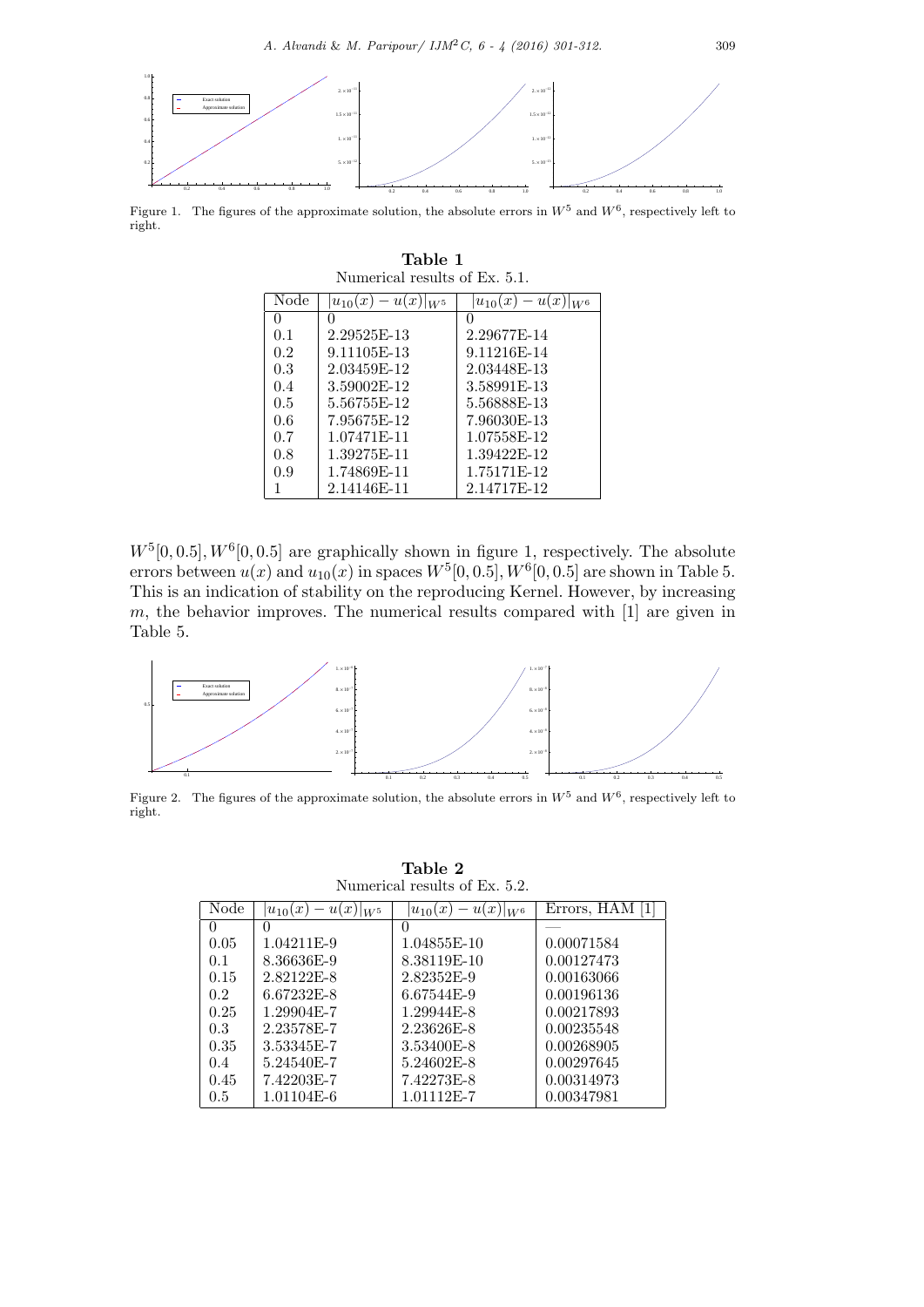**Example 5.3.** Consider the following Volterra-Fredholm integro-differential equation  $[4, 19]$ :

$$
u''(x) - xu'(x) + xu(x) = f(x) + \int_{-1}^{x} (x - 2t)u^{2}(t)dt + \int_{-1}^{1} xtu(t)dt, \qquad -1 \le x \le 1,
$$

where  $f(x) = \frac{2}{25}x^6 - \frac{1}{3}$  $\frac{1}{3}x^4 + x^3 - 2x^2 - \frac{23}{15}x + \frac{5}{3}$  $\frac{5}{3}$ , with condition  $u(0) = -1$ ,  $u'(0) = 0$ and exact solution  $u(x) = x^2 - 1$ .

Let  $n = 2$  and applying the reproducing kernel method. The comparison between the exact solution and the approximate solution and the absolute errors in spaces  $W^5[-1,1], W^6[-1,1]$  are graphically shown in figure 3, respectively. The absolute errors between  $u(x)$  and  $u_{10}(x)$  in spaces  $W^5[-1,1], W^6[-1,1]$  are shown in Table 5. This is an indication of stability on the reproducing Kernel. However, by increasing *m*, the behavior improves.



Figure 3. The figures of the approximate solution, the absolute errors in  $W^5$  and  $W^6$ , respectively left to right.

| TO THE REAL LESUITS OF LAT. 0.0. |                                  |                                   |  |  |
|----------------------------------|----------------------------------|-----------------------------------|--|--|
| Node                             | $- u(x)$<br>$u_{10}(x)$<br>$W^5$ | $- u(x)$<br>$u_{10}(x)$<br>$ W^6$ |  |  |
| $-1$                             |                                  | $\cup$                            |  |  |
| $-0.8$                           | 7.68430E-11                      | 3.24518E-13                       |  |  |
| $-0.6$                           | 3.57387E-10                      | 2.33868E-12                       |  |  |
| $-0.4$                           | 1.67649E-9                       | 8.81384E-12                       |  |  |
| $-0.2$                           | 6.20583E-9                       | 2.47495E-11                       |  |  |
| 0.0                              | 1.81650E-8                       | 5.82997E-11                       |  |  |
| 0.2                              | 4.47561E-8                       | 1.21964E-10                       |  |  |
| 0.4                              | 9.73603E-8                       | 2.34128E-10                       |  |  |
| 0.6                              | 1.93123E-7                       | 4.21058E-10                       |  |  |
| 0.8                              | 3.57009E-7                       | 7.19472E-10                       |  |  |
|                                  | 6.24578E-7                       | 1.17988E-9                        |  |  |

**Table 3** Numerical results of Ex. 5.3.

#### **6. Concluding Remarks**

In this study, a computationally attractive method for solving nonlinear Volterra-Fredholm integro-differential equations is presented. Using the definition reproducing kernel space, Taylor series and the properties of proposed method, the initial problem is converted a nonlinear differential equation. By solving the nonlinear differential equations, numerical solutions are obtained. Some examples are solved in two different space *W<sup>m</sup>* 2 . However, to obtain better results, use of the larger parameter m is recommended.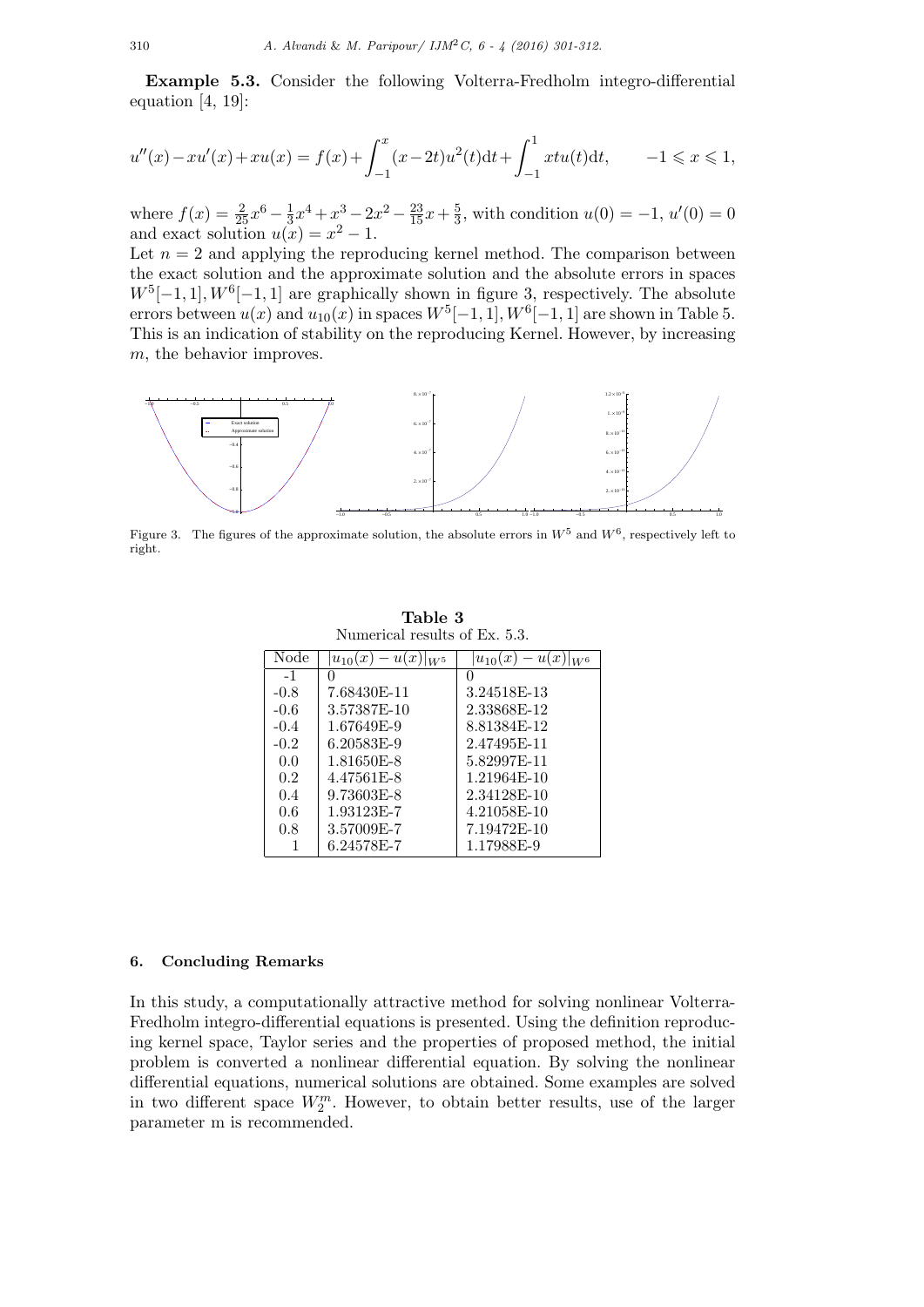#### **References**

- [1] Sh. S. Behzadi, S. Abbasbandy, T. Allahviranloo and A. Yildirim, Application of homotopy analysis method for solving a class of nonlinear Volterra-Fredholm integro-differential equations, Journal of Applied Analysis and Computation, **2** (2012) 127-136.
- [2] E. Babolian, Z. Masouri and S. Hatamzadeh-Varmazyar, New direct method to solve nonlinear Volterra-Fredholm integral and integro-differential equations using operational matrix with blockpulse functions, Progress In Electromagnetics Research, **8** (2008) 59-76.
- [3] N. Ebrahimi and J. Rashidinia, Spline collocation for Fredholm and Volterra integro-differential equations, International Journal of Mathematical Modelling and Computations, **4** (2014) 289-298.
- [4] J. Biazar and M. Eslami, Exact solutions for non-linear Volterra-Fredholm integro-differential equations by he's homotopy perturbation method, International Journal of Nonlinear Science, **9** (2010) 285-289.
- [5] S. H. Behiry, Nonlinear integro-differential equations by differential transform method with Adomian polynomials, Australian Journal of Basic & Applied Sciences, **7** (2013) p209.
- [6] J. Manafianheris, Solving the Integro-Differential Equations Using the Modified Laplace Adomian Decomposition Method, Journal of Mathematical Extension, **6** (2012) 41-55.
- [7] S. Yeganeh, Y. Ordokhani and A. Saadatmandi, A sinc-collocation method for second-order boundary value problems of nonlinear integro-differential equation, Journal of Information and Computing Science, **7** (2012) 151-160.
- [8] M. Dehghan and A. Saadatmandi, Chebyshev finite difference method for Fredholm integrodifferential equation, International Journal of Computer Mathematics, **85** (2008) 123-130.
- [9] K. Maleknejad, F. Mirzaee and S. Abbasbandy, Solving linear integro-differential equations system by using rationalized Haar function method, Applied Mathematics and Computation, **155** (2005) 317-328.
- [10] S. Abbasbandy and A. Taati, Numerical solution of the system of nonlinear Volterra integrodifferential equations with nonlinear differential part by the operational Tau method and error estimation, Journal of Computational and Applied Mathematics, **231** (2009) 106-113.
- [11] A. M. Wazwaz, The combined Laplace transform-Adomian decomposition method for handling nonlinear Volterra integro-differential equations, Applied Mathematics and Computation, **216** (2010) 1304-1309.
- [12] M. A. F. Araghi and Sh. S. Behzadi, Solving nonlinear Volterra-Fredholm integro-differential equations using the modified Adomian decomposition method, Computational Methods in Applied Mathematics, **9** (2009) 321-331.
- [13] P. K. Pandey, Non-standard finite difference method for numerical solutioar Fredholm integrodifferential equations, International Journal of Mathematical Modelling & Computations, **5** (2015) 259-266.
- [14] M. Amirfakhrian, K. Shakibi, Solving integro-differential equation by using B-spline interpolation, International Journal of Mathematical Modelling & Computations, **3** (2013) 237-244.
- [15] M. Sotoodeh and M. A. Fariborzi Araghi, A new modified homotopy perturbation method for solving linear second-order Fredholm integro-differential equations, **2** (2012) 299-308.
- [16] H. Adibi and A . Taherian, Numerical solution of the most general nonlinear Fredholm integrodifferential-difference equations by using Taylor polynomial approach, International Journal of Mathematical Modelling & Computations, **2** (2012) 283-298.
- [17] P. Darania and K. Ivaz, Numerical solution of nonlinear Volterra-Fredholm integro-differential equations, Computers & Mathematics with Applications, **56** (2008) 2197-2209.
- [18] K. Maleknejad, B. Basirat and E. Hashemizadeh, Hybrid Legendre polynomials and block-pulse functions approach for nonlinear Volterra-Fredholm integro-differential equations, Computers & Mathematics with Applications, **61** (2011) 2821-2828.
- [19] S. Yousefi and M. Razzaghib, Legendre wavelets method for the nonlinear Volterra-Fredholm integral equations, Mathematics and Computers in Simulation, **70** (2005) 1-8.
- [20] W. Jiang and T. Tian, Numerical solution of nonlinear Volterra integro-differential equations of fractional order by the reproducing kernel method, Applied Mathematical Modelling, **39** (2015) 4871-4876.
- [21] M. Q. Xu and Y. Z. Lin, Simplified reproducing kernel method for fractional differential equations with daley, Applied Mathematics Letters, **52** (2016) 156-161.
- [22] S. Abbasbandy, B. Azarnavid and M. S. Alhuthali, A shooting reproducing kernel Hilbert space method for multiple solutions of nonlinear boundary value problems, Journal of Computational and Applied Mathematics, **279** (2015) 293-305.
- [23] M. Ghasemi, M. Fardi and R. K. Ghaziani, Numerical solution of nonlinear delay differential equations of fractional order in reproducing kernel Hilbert space, Applied Mathematics and Computation, **268** (2015) 815-831.
- [24] F. Z. Geng and S. P. Qian, Modified reproducing kernel method for singularly perturbed boundary value problems with a delay, Applied Mathematical Modelling, **39** (2015) 5592-5597.
- [25] H. Du, G. Zhao and C. Zhao, Reproducing kernel method for solving Fredhom integro-differential equations with weakly singularity, Applied Mathematics, **255** (2014) 122-132.
- [26] I. Komashynska, M. Al-Smadi, Iterative reproducing kernel method for solving second-order integrodifferential equations of Fredholm type, Journal of Applied Mathematics, Article ID 459509, 11 pages,(2014).
- [27] O. Abu Arqub, M. Al-Smadi and N. Shawagfeh, Solving Fredholm integro-differential equations using reproducing kernel Hilbert space method, Applied Mathematical and Computation, **219** (2013) 8938- 8948.
- [28] M. Al-Smadi, O. Abu Arqub and S. Momani, A computational method for two-point boundary value problems of fourth-order mixed integro-differential equations, Mathematical Problems in Engineering, Article ID 832074, 10 pages, (2013).